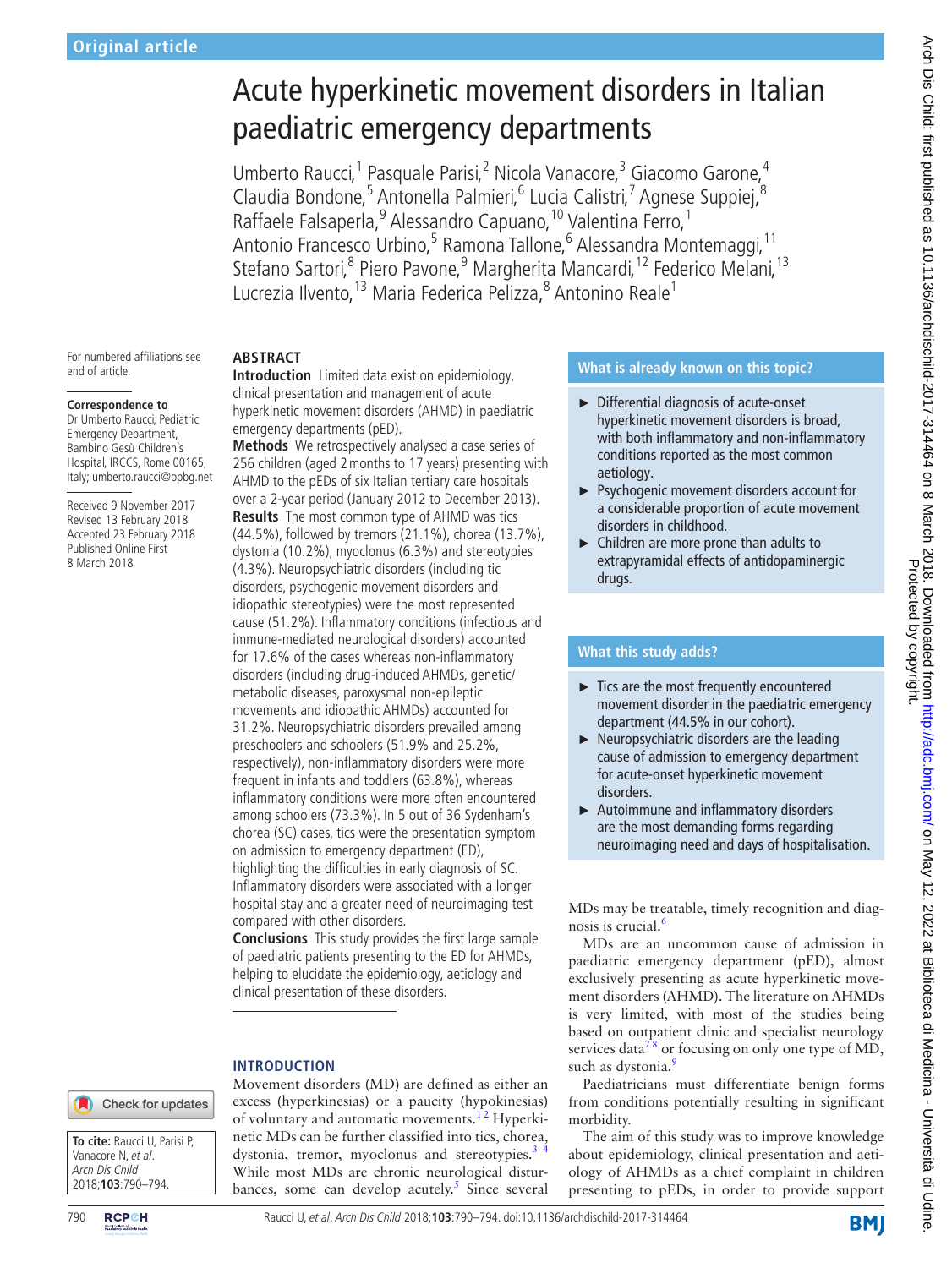for the clinical management to emergency and primary care physicians.

### **Materials and methods**

#### **Study setting and participants**

This retrospective, multicentre case series was collected in the pED of six Italian hospitals (Turin, Padua, Genoa, Florence, Rome and Catania).

Patients aged 2months to 17 years presenting from January 2012 to December 2013 with a primary complaint of AHMD were systematically included. Gait disorders related to unilateral weakness, vestibular dysfunction, ataxia, pain and epilepsy were excluded. Moreover, we excluded patients already diagnosed with conditions causing AHMDs.

#### **Data collection and definitions**

The clinical records were extracted from emergency department (ED) databases and analysed. The following data were collected: age, gender, triage code, any prior disease, main symptoms, specialist consultations, neuroimaging studies (CT and MRI), other diagnostic tests, final diagnosis, hospital admission and duration of hospitalisation, where applicable.

AHMDs were classified basing on the phenomenology dominating the clinical presentation on pED admission, according to standard clinical classification criteria in childhood.<sup>34</sup>

Patients were subdivided into four age classes:  $(1)$  <3 years (infants/toddlers); (2) 3–6years (preschoolers); (3) 6–12years (schoolers);  $(4)$  > 12 years (teenagers).

The following triage codes were used: red (highly critical conditions), yellow (very urgent), green (urgent), white (non-urgent).

Based on discharge diagnosis, patients were classified into three diagnostic categories previously established according to similar studies<sup>78</sup>: (1) neuropsychiatric disorders (NPD) (tics, stereotypies and psychogenic movement disorders (PMD)); (2) inflammatory disorders (ID) (Sydenham's chorea (SC), paediatric autoimmune neuropsychiatric disorders associated with streptococcal infections (PANDAS), autoimmune encephalitis and opsoclonus-myoclonus syndrome (OMS)); (3) non-inflammatory disorders (NID) (drug-induced AHMDs, metabolic/ genetic disorders, tumours, paroxysmal non-epileptic movements, physiological or essential tremors).

#### **Statistical analysis**

We described the clinical and demographic features both of the overall sample and of the three diagnostic subgroups. The three groups were compared by means of the  $X^2$  test for categorical variables and Student's t*-*test for continuous variables after reviewing for appropriateness. The statistical significance was set at p<0.05. SPSS software (V.24.0) was used to perform all statistical analyses.

#### **Results**

#### **Main clinical and demographic features**

During the 2-year study period, among a total of 432.033 children admitted to the pEDs of the six hospitals involved, 256 subjects presented with AHMDs (5.9 visits per 10.000 ED attendances). Of the 256 patients, 149 were male (58.2%) and 107 were female (41.8%, M:F ratio=1.4), with a mean age of  $76.6 \pm 50.7$  months (range 2 months to 17 years). The age distribution was the following: infants/toddlers 27.3%; preschoolers 16.8%; schoolers 46.1%; teenagers 9.8%. On admission, 52 patients (20.3%) received a yellow code, 182 patients (71.1%)

a green code and 22 patients (8.6%) a white one. Up to 204 patients (79.7%) were previously healthy, 25 children (9.8%) had a pre-existing neurological disease (migraine, epilepsy, cerebral palsy), 16 (6.3%) had a prior psychiatric disorder and 11 children (4.3%) were affected by other chronic disturbances.

With regard to pharmacological treatment, 17 patients (5.9%) were on neuroleptic or anticonvulsant drugs, 3 (1.2%) on antihistaminics and 5 (2.0%) on antiemetics.

[Table](#page-2-0) 1 summarises the main demographic and clinical features of our sample.

#### **Clinical presentation and final diagnosis**

The most common AHMD was tics, seen in 114 patients (44.5%); tremors were reported in 54 patients (21.1%), chorea in 35 (13.7%), dystonia in 26 (10.2%), myoclonus in 16 (6.3%) and stereotypies in 11 (4.3%, [table](#page-2-0) 1). At the time of the first clinical evaluation, 22.9% of patients had a normal neurological examination, while in 77.1% the presence of the AHMD referred at the time of triage was confirmed.

The frequency of the three AHMD subgroups significantly varied among the different age classes. Particularly, the IDs prevailed among schoolers (73.3%), the NIDs were more frequent in infants/toddlers (63.8%), while NPDs occurred more frequently both in schoolers and preschoolers (respectively 51.9% and 25.2%, [table](#page-2-0) 1).

[Table](#page-3-0) 2 summarises the clinical presentation and final diagnosis of our patients, in comparison with the cohorts described in the two previously published similar studies.<sup>78</sup>

#### Neuropsychiatric disorders

NPDs were the most frequent cause of AHMDs, identified in 131 (51.2%) patients, mostly simple or complex tic disorders (110 children), followed by PMDs (16) and stereotypies (5).

#### Inflammatory conditions

IDs were diagnosed in 45 patients (17.6%), Sydenham's was the only form of chorea encountered, diagnosed in 36 patients (14.2%). Remarkably, in 16 of them, a cardiac involvement was identified (44.4%). In addition, three cases of autoimmune encephalitis, two OMS (both secondary to neuroblastoma) and four cases of PANDAS were identified ([table](#page-3-0) 2).

#### Non-inflammatory conditions

NIDs represented 31.2% (n=80) of AHMDs. Four patients had a metabolic/genetic disorder (two ceroidolipofuscinosis, one mucopolisacaridosis and one paroxysmal kinesigenic dystonia). Drug-induced AHMDs were documented in seven patients (2.7%), related to domperidone in three cases, to desloratadine in two, and to metoclopramide and haloperidol in the remaining two. In all of the children, complete remission occurred after treatment discontinuation.

In one patient, a pilocytic astrocytoma of basal ganglia was diagnosed. In 52 patients (20.3%), paroxysmal non-epileptic movements and essential or physiological tremors were diagnosed. Particularly, eight cases were classified as benign myoclonus of infancy and seven patients showed physiological tremors related to fever.

#### **Discussion**

To date, few data are available about epidemiology, clinical phenotype and aetiology of children admitted to pED for AHMDs. Recently, two studies<sup>7 8</sup> investigated acute MDs in children; results were limited by the small cohort size and by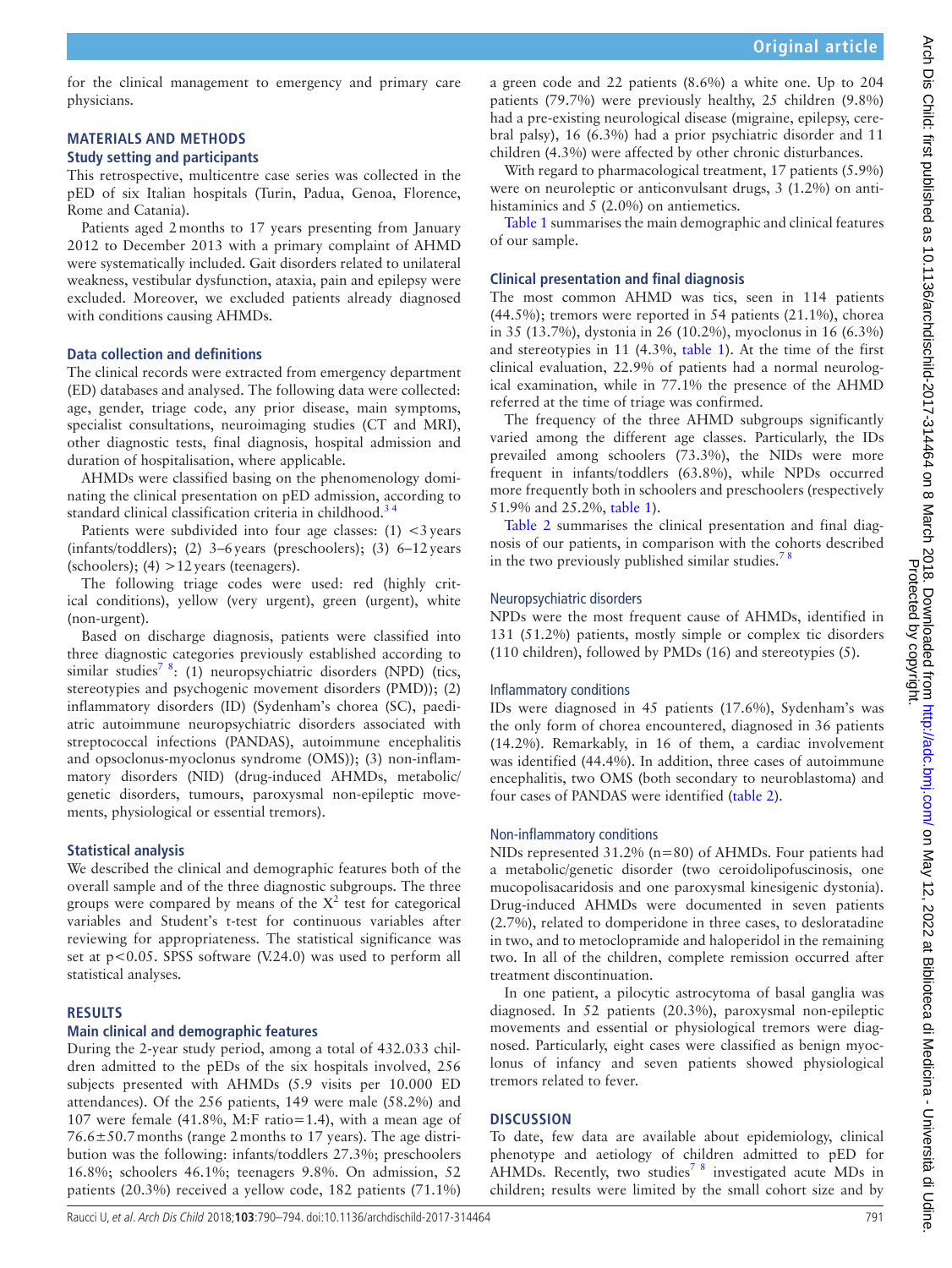#### <span id="page-2-0"></span>**Table 1** Main demographic and clinical features of our sample

|                                                     | <b>Total</b><br>$n = 256$ | <b>Inflammatory conditions</b><br>n=45 (17.6%) | Non-inflammatory<br>conditions<br>n=80 (31.2%) | Neuropsychiatric<br>conditions<br>n=131 (51.2%) | P value    |
|-----------------------------------------------------|---------------------------|------------------------------------------------|------------------------------------------------|-------------------------------------------------|------------|
| Sex                                                 |                           |                                                |                                                |                                                 |            |
| Female                                              | 107 (41.8%)               | 22 (48.9%)                                     | 46 (57.5%)                                     | 81 (61.8%)                                      | NS (0.312) |
| Male                                                | 149 (58.2%)               | 23 (51.1%)                                     | 34 (42.5%)                                     | 50 (38.2%)                                      |            |
| Age (months;<br>mean±SD (median))                   | $76.6 \pm 50.7$ (82.5)    | $99.9 \pm 31.8$ (106)                          | $47.8 \pm 57.6$ (14.5)                         | $86.2 \pm 43.5$ (86)                            | 0.0001     |
| Age group                                           |                           |                                                |                                                |                                                 | 0.001      |
| Infants/toddlers                                    | 70 (27.3%)                | $2(4.4\%)$                                     | 51 (63.8%)                                     | 17 (13%)                                        |            |
| Preschoolers                                        | 43 (16.8%)                | $6(13.3\%)$                                    | 4(5%)                                          | 33 (25.2%)                                      |            |
| <b>Schoolers</b>                                    | 118 (46.1%)               | 33 (73.3%)                                     | 17 (21.3%)                                     | 68 (51.9%)                                      |            |
| <b>Teenagers</b>                                    | 25 (9.8%)                 | $4(8.9\%)$                                     | $8(10\%)$                                      | 13 (9.9%)                                       |            |
| Triage code                                         |                           |                                                |                                                |                                                 | 0.007      |
| White                                               | 22 (8.6%)                 | $2(4.4\%)$                                     | $3(3.8\%)$                                     | 17 (13.0%)                                      |            |
| Green                                               | 182 (71.1%)               | 32 (71.1%)                                     | 53 (66.3%)                                     | 97 (74.0%)                                      |            |
| Yellow                                              | 52 (20.3)                 | 11 (24.4%)                                     | 24 (30.0%)                                     | 17 (13.0%)                                      |            |
| Red                                                 | $\pmb{0}$                 | $\mathbf{0}$                                   | $\mathbf{0}$                                   | $\pmb{0}$                                       |            |
| MD type                                             |                           |                                                |                                                |                                                 | 0.0001     |
| <b>Tics</b>                                         | 114 (44.5%)               | 8 (17.8%)                                      | 6(7.5%)                                        | 100 (63%)                                       |            |
| Chorea                                              | 35 (13.7%)                | 31 (68.9%)                                     | 0                                              | $4(3.1\%)$                                      |            |
| <b>Tremors</b>                                      | 54 (21.1%)                | $1(2.2\%)$                                     | 38 (47.5%)                                     | 15(11.5)                                        |            |
| Dystonia                                            | 26 (10.2%)                | $3(6.7\%)$                                     | 20 (25%)                                       | $3(2.3\%)$                                      |            |
| Myoclonus                                           | $16(6.3\%)$               | $2(4.4\%)$                                     | 12 (15%)                                       | $2(4.4\%)$                                      |            |
| Stereotypies                                        | 11 (4.3%)                 | $\mathbf{0}$                                   | 4 (5%)                                         | $7(5.3\%)$                                      |            |
| Pre-existing disease                                |                           |                                                |                                                |                                                 | 0.056      |
| Not present                                         | 204 (79.7%)               | 39 (86.7%)                                     | 60 (75%)                                       | 105 (80.2%)                                     |            |
| Neurologic                                          | 25 (9.8%)                 | $2(4.4\%)$                                     | 14 (17.5%)                                     | $9(6.9\%)$                                      |            |
| Psychiatric                                         | 16 (6.3%)                 | $1(2.2\%)$                                     | $3(3.8\%)$                                     | 12 (9.2%)                                       |            |
| Other                                               | $11(4.3\%)$               | 3(6.7%)                                        | $3(3.8\%)$                                     | $5(3.8\%)$                                      |            |
| Specialist consultation                             | 173 (67%)                 | 32 (71%)                                       | 56 (70%)                                       | 85 (64.9%)                                      | NS (0.63)  |
| Neuroimaging                                        |                           |                                                |                                                |                                                 | 0.0001     |
| Not done                                            | 202 (78.9%)               | 16 (35.6%)                                     | 66 (82.5%)                                     | 120 (91.6%)                                     |            |
| <b>CT</b>                                           | $8(3.1\%)$                | $5(11.1\%)$                                    | $1(1.3\%)$                                     | $2(1.5\%)$                                      |            |
| <b>MRI</b>                                          | 35 (13.7%)                | 20 (44.4%)                                     | 8 (10.0%)                                      | $7(5.3\%)$                                      |            |
| CT plus MRI                                         | $11(4.3\%)$               | 4 (8.9%)                                       | $5(6.3\%)$                                     | $2(1.5\%)$                                      |            |
| Outcome                                             |                           |                                                |                                                |                                                 |            |
| <b>Discharged</b>                                   | 168 (65.6%)               | 6(13.3%)                                       | 56 (70.0%)                                     | 106 (80.9%)                                     | 0.0001     |
| Hospitalised                                        | 88 (34.4%)                | 39 (86.7%)                                     | 24 (30.0%)                                     | 25 (19.1%)                                      |            |
| Length of hospital stay (days;<br>mean±SD (median)) | $9.1 \pm 13.1$ (6)        | $14\pm18.2$ (10)                               | $5.2 \pm 3.8$ (4.5)                            | $5.2 \pm 3.8$ (4)                               | 0.006      |

The different frequencies are compared by means of  $X^2$  test.

MD, movement disorder; NS, not significant.

the study settings, referring mainly to child neurology services. Our study represents the first large, multicentre case series on AHMDs collected in pED.

The range of disorders causing AHMD is broad and the first diagnostic pitfall is the correct classification of the  $MD<sup>3</sup>$  $MD<sup>3</sup>$  $MD<sup>3</sup>$  In fact, it can be difficult in children (especially in younger patients), also because of the overlapping features of different MDs.

The frequency of the different AHMDs in our series varied from previously reported data, likely because of the different setting of recruitment and the different inclusion criteria.

With regard to conditions causing AHMDs, NPDs were the most common aetiology, probably because of the inclusions of tic disorders in this subgroup, different from the previous studies where tics were excluded. $<sup>7</sup>$ </sup>

Consequently, NPDs prevailed among patients aged 3–12years, reflecting the high prevalence of tics during primary school. $10$ 

The different inclusion criteria are the consequence of the different setting of recruitment and explain the different composition of our series from those previously described.

IDs represented the second subgroup of AHMD causes. Particularly, SC represented the most common condition. Despite its lowering incidence in developed countries, SC remains the most common cause of chorea in children worldwide.<sup>11 12</sup> Consistent with published data, $\frac{11}{13}$  girls were more often affected (F:M=1.6:1). The remarkable frequency of cardiac involvement highlights the importance of its prompt exclusion in any patient with acute-onset chorea.<sup>[6](#page-4-3)</sup> Of note, in 5 out of 36 SC cases, tics were the presentation symptom on admission to pED. In fact, differential diagnosis between SC and tic disorders related to streptococcal infections can be difficult, particularly at onset.<sup>[14](#page-4-8)</sup> On one hand, many patients with SC also have tics or psycholog-ical symptoms<sup>[6](#page-4-3)</sup>; on the other hand, clinical distinction between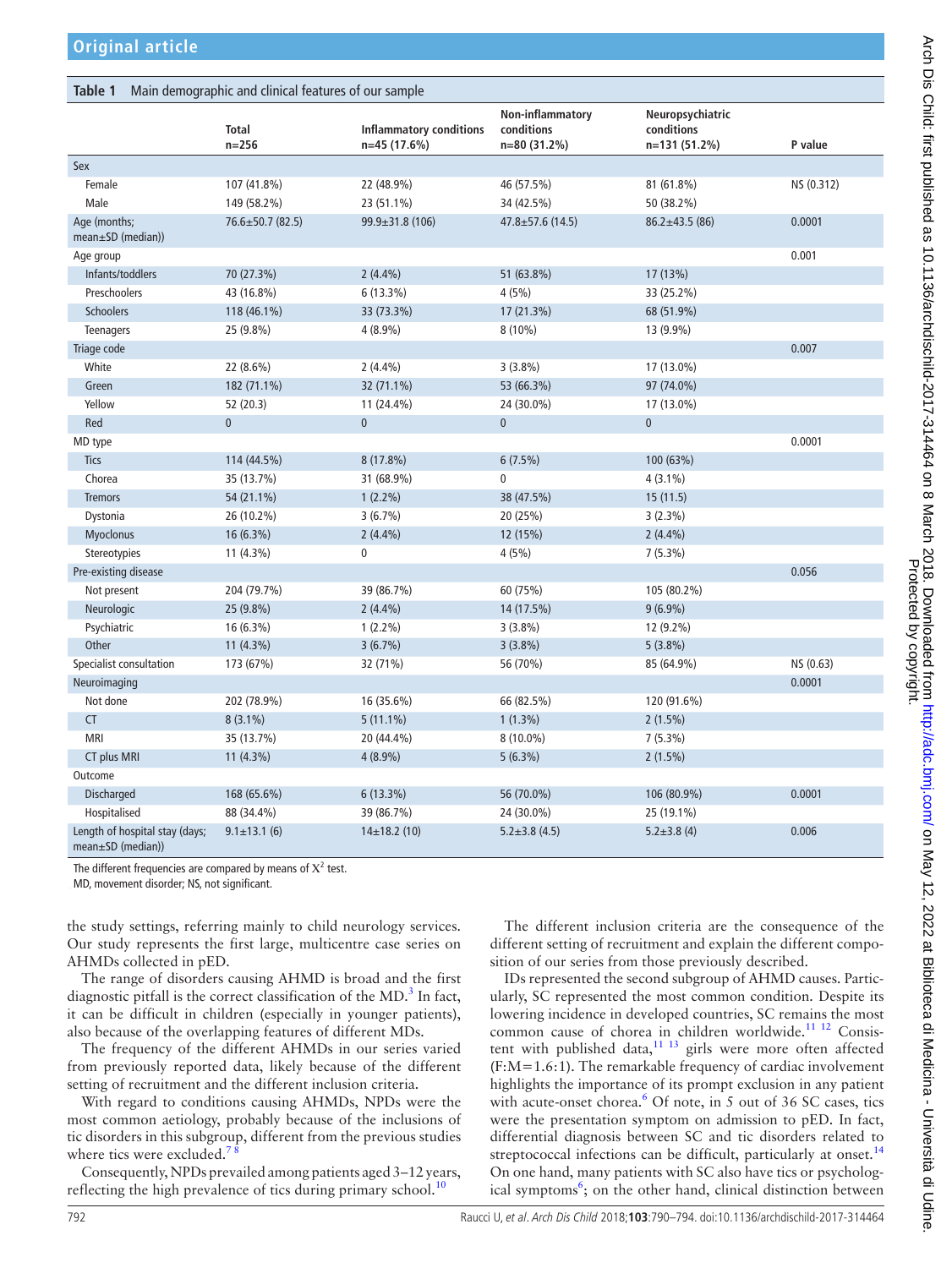<span id="page-3-0"></span>

|                                    | Dale et al <sup>8</sup>                                                                                                  | Goraya <sup>7</sup>                                                                                                                                                                                                                                      | <b>Present study</b><br>(2017)                                                                                                                                                                                                                        |
|------------------------------------|--------------------------------------------------------------------------------------------------------------------------|----------------------------------------------------------------------------------------------------------------------------------------------------------------------------------------------------------------------------------------------------------|-------------------------------------------------------------------------------------------------------------------------------------------------------------------------------------------------------------------------------------------------------|
| <b>Patients</b>                    | 52                                                                                                                       | 92                                                                                                                                                                                                                                                       | 256                                                                                                                                                                                                                                                   |
| Setting                            | Paediatric movement<br>disorders service                                                                                 | Paediatric neurology<br>service                                                                                                                                                                                                                          | Paediatric emergency<br>department                                                                                                                                                                                                                    |
| Age                                | 2 months to 15 years                                                                                                     | 5 days to 15 years                                                                                                                                                                                                                                       | 2 months to 17 years                                                                                                                                                                                                                                  |
| Gender (M:F, 21:31; 0.67<br>ratio) |                                                                                                                          | 63:29; 2.17                                                                                                                                                                                                                                              | 149:107; 1.39                                                                                                                                                                                                                                         |
| Presenting<br><b>AMD</b>           |                                                                                                                          | Hyperkinetic (n=59) Hyperkinetic (n=92)                                                                                                                                                                                                                  | <b>Hyperkinetic</b><br>$(n=256)$                                                                                                                                                                                                                      |
|                                    | Tics (NC)<br>Chorea $(n=20)$<br>Dystonia (n=17)<br>Tremors $(n=12)$<br>Myoclonus (n=10)                                  | Choreoathetosis (n=20)<br>Dystonia (n=21)<br>Tremors $(n=15)$<br>Myoclonus (n=25)<br>Tics $(n=2)$<br>Tetany $(n=5)$<br>Tetanus $(n=2)$                                                                                                                   | Tics $(n=114)$<br>Chorea (n=35)<br>Tremors (n=53)<br>Dystonia (n=27)<br>Myoclonus (n=16)<br>Stereotypies (n=11)                                                                                                                                       |
|                                    | Hypokinetic $(n=10)$                                                                                                     | Hypokinetic $(n=3)$                                                                                                                                                                                                                                      | <b>Hypokinetic</b>                                                                                                                                                                                                                                    |
|                                    | Parkinsonism (n=10)                                                                                                      | Parkinsonism (n=3)                                                                                                                                                                                                                                       | <b>NC</b>                                                                                                                                                                                                                                             |
| Aetiologies                        | <b>Inflammatory</b><br>$(n=22)$                                                                                          | Inflammatory (n=32)                                                                                                                                                                                                                                      | <b>Inflammatory</b><br>$(n=45)$                                                                                                                                                                                                                       |
|                                    | NMDA-R encephalitis<br>$(n=5)$<br>OMS $(n=4)$<br>$SC(n=3)$<br>$SLE(n=3)$<br>ANE $(n=3)$<br>Other encephalitis<br>$(n=3)$ | Encephalitis (n=11)<br>$OMS(n=7)$<br>$SC(n=6)$<br>$ADEM(n=3)$<br>Tetanus $(n=3)$<br>Postinfectious tics (n=2)<br>NMDA-R encephalitis<br>$(n=1)$                                                                                                          | AE including<br>$NMDA-R (n=3)$<br>$SC(n=36)$<br>PANDAS (n=4)<br>OMS $(n=2)$                                                                                                                                                                           |
|                                    | Non-inflammatory<br>$(n=18)$                                                                                             | Non-inflammatory<br>$(n=56)$                                                                                                                                                                                                                             | Non-inflammatory<br>$(n=80)$                                                                                                                                                                                                                          |
|                                    | Drug induced (n=7)<br>Postpump chorea<br>$(n=5)$<br>Metabolic (n=3)<br>Vascular (n=2)                                    | Metabolic/nutritional<br>$(n=25)$<br>Physiological (n=17)<br>Drug/toxins (n=4)<br>Vascular (n=1)<br>Traumatic brain injury<br>$(n=2)$<br>Benign paroxysmal<br>torticollis (n=2)<br>PAID $(n=2)$<br>Cryptogenic (n=2)<br>Ataxia-telangiectasia<br>$(n=1)$ | Primary dystonia<br>$(n=10)$<br>Physiological and<br>essential tremors<br>$(n=30)$<br>Metabolic diseases<br>$(n=4)$<br>Undiagnosed<br>myoclonus (n=6)<br>Drug/toxins (n=7)<br>PNED* $(n=22)$<br>Cerebral tumour<br>$(n=1, pilocytic)$<br>astrocytoma) |
|                                    | Psychogenic (n=12) Psychogenic (n=4)                                                                                     |                                                                                                                                                                                                                                                          | Neuropsychiatric<br>$(n=131)$<br>Tic disorders (n=110)<br>Isolated stereotypies<br>$(n=5)$<br>Psychogenic (n=16)                                                                                                                                      |

\*PNED: benign myoclonus of infancy n=8, hypnic myoclonus n=1, jitteriness n=1, paroxysmal tonic upgaze n=1, Sandifer syndrome n=2, febrile myoclonus n=1, paroxysmal shuddering  $n=1$ , head nodding  $n=1$ , unspecified PNED  $n=6$ . ADEM, acute disseminated encephalomyelitis; AE, autoimmune encephalitis; AMD, acute movement disorder; ANE, acute necrotising encephalopathy; NC, not collected; NMDA-R, N-methyl-D-aspartate receptor; OMS, opsoclonus-myoclonus syndrome; PAID, paroxysmal autonomic instability with dystonia; PANDAS, paediatric autoimmune neuropsychiatric disorders associated with streptococcal infections; PNED, paroxysmal non-epileptic disorder; SC, Sydenham's chorea; SLE, systemic lupus erythematosus.

chorea and complex motor tics could be difficult in an emergency setting. Consequently, SC should always be considered in children presenting with acute-onset tics.

Of note, among 114 children presenting with acute-onset tics, only four fulfilled PANDAS diagnostic criteria. This finding suggests that PANDAS is an uncommon cause of acute-onset tics, according to previous reports.<sup>15</sup> Comprehensively, IDs represented the most concerning forms, requiring significantly longer hospitalisations and a wider use of neuroimaging.

Referring to NIDs, drug adverse reactions were a rare cause of AHMDs, in contrast with adult-based studies.<sup>5</sup> Neuroleptic drugs are a leading cause of iatrogenic MDs, with an increased risk in younger patients.[16 17](#page-4-11) We encountered just one case of neuroleptic-related MD, probably because of the wider use of second-generation antipsychotics, which show a better tolerability profile, in the last years.<sup>18</sup> Similarly, although dystonic reactions have been frequently reported in children taking metoclopramide, $19$  we found just one case of metoclopramide-induced dystonia. This low incidence in our series could be explained by the significant reduction of metoclopramide use in childhood since 2004, when in Italy its prescription was not recommended under the age of 16.

In contrast with literature data,<sup>78</sup> in our cohort no cases of postpump chorea were observed. This is obvious considering that postpump chorea only occurs in hospitalised patients under-going cardiopulmonary bypass.<sup>[20](#page-4-14)</sup>

The present study suffers from some limitations. First, AHMD diagnosis has been made by emergency physicians, who are not expected to be experienced in AHMD assessment. Although neurologist consultation was requested for a non-negligible group of patients (40%), the robustness of clinical diagnosis could have been partially limited. Other major limitations reside in the retrospective nature of the study and its exposure to some selection biases. In fact, some AHMDs could have been misdiagnosed, underestimating the prevalence of these conditions. Conversely, their prevalence could have been overestimated at a tertiary care level. Finally, some data (eg, time before symptoms onset) have not been collected because they were lacking from ED records. These factors are expected to partially limit the validity of our conclusions.

# **Conclusion**

To our knowledge, this is the first study analysing AHMD presentation in pEDs, producing the most representative cohort available so far.

We highlighted the importance of NPDs as a leading cause of AHMD in children; conversely, the spread of atypical neuroleptics could explain the low prevalence of antipsychotic-induced AHMDs. Finally, IDs represent the most demanding forms in terms of diagnostic and therapeutic efforts. Given that most of the inflammatory AHMDs result from treatable conditions, a high level of suspicion is required to early recognise these potentially harmful disorders. Moreover, differentiating SC and tic disorders, especially secondary to streptococcal infections, can prove challenging, particularly at onset.

In conclusion, AHMDs are still a diagnostic challenge, especially in children, and further prospective studies are needed to provide robust evidence to guide their management.

#### **Author affiliations**

<sup>1</sup>Pediatric Emergency Department, Bambino Gesù Children's Hospital, IRCCS, Rome, Italy

<sup>2</sup>Chair of Pediatrics, NESMOS Department, Faculty of Medicine and Psychology, Sant'Andrea Hospital of Rome, Sapienza University, Rome, Italy <sup>3</sup>National Centre for Epidemiology, Surveillance, and Health Promotion, National Institute of Health, Rome, Italy